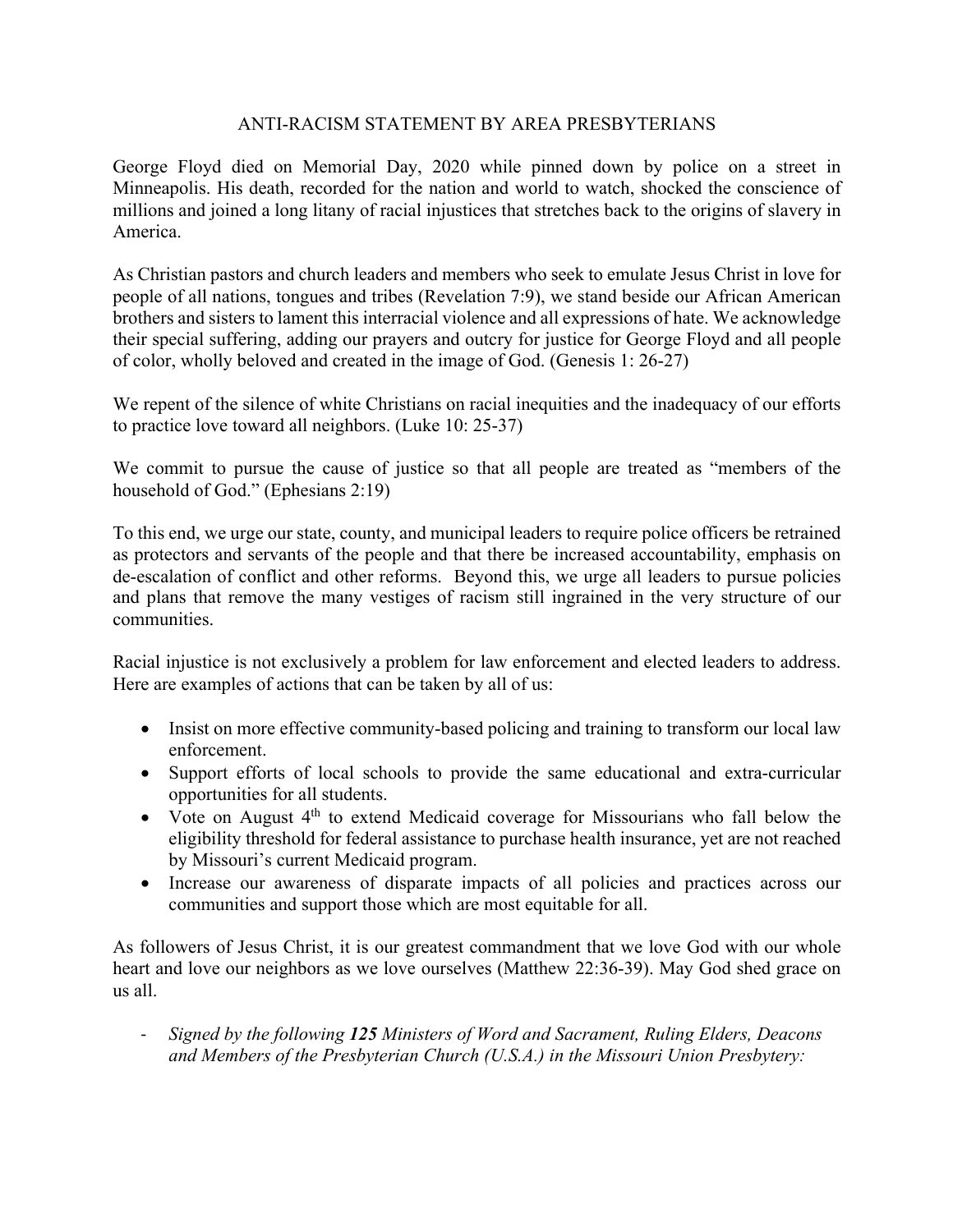Elinor Arendt, Columbia Annell G. Bailey, Jefferson City Rev. Robert Bailey, Jefferson City Carol Barnum, Osage Beach Grant Barnum, Osage Beach Don Bay, Columbia Joan Bay, Columbia Rev. Rudy Beard, Jefferson City Nancy Beard, Jefferson City Rev. Woody Berry, Mexico Jackie Blanton, Columbia Elaine Blodgett, Columbia Rev. Deborah Boucher-Payne, Jefferson City Margaret Bowles, Jefferson City Beverly Brayman, Marshall Roger Brayman, Marshall Bob Busch, Jefferson City Sharon Busch, Jefferson City Maureen Buzbee, Osage Beach Rev. Cliff Cain, Fulton Ruthie Caplinger, Jefferson City Jacki Carton, Marshall John Carton, Marshall Ann Constant, Trenton Ed Coe, Columbia Nancy Copenhaver, Moberly Mary Corley, Jefferson City Bill Daley, Columbia Robert S. Duncan, Columbia Rev. Anders Edstrom, Kirksville Jane Epperson, Jefferson City Bob, Fenlon, Mexico Rev. Dan Festa, Marshall Charles Ferguson, Marshall Don Fues, Columbia Rev. Marilyn S. Gamm, University City Patsy Glover, Columbia Ted Groshong, Columbia Norm Gysbers, Columbia Charles Guthrey, Marshall Jacquelyn Guthrey, Marshall Kile Guthrey, Marshall Sandra Guthrey, Marshall Nell Hawes-Davis, Jefferson City Rev. Dave Henry, Jefferson City, Jason Hilkerbaumer, Morrison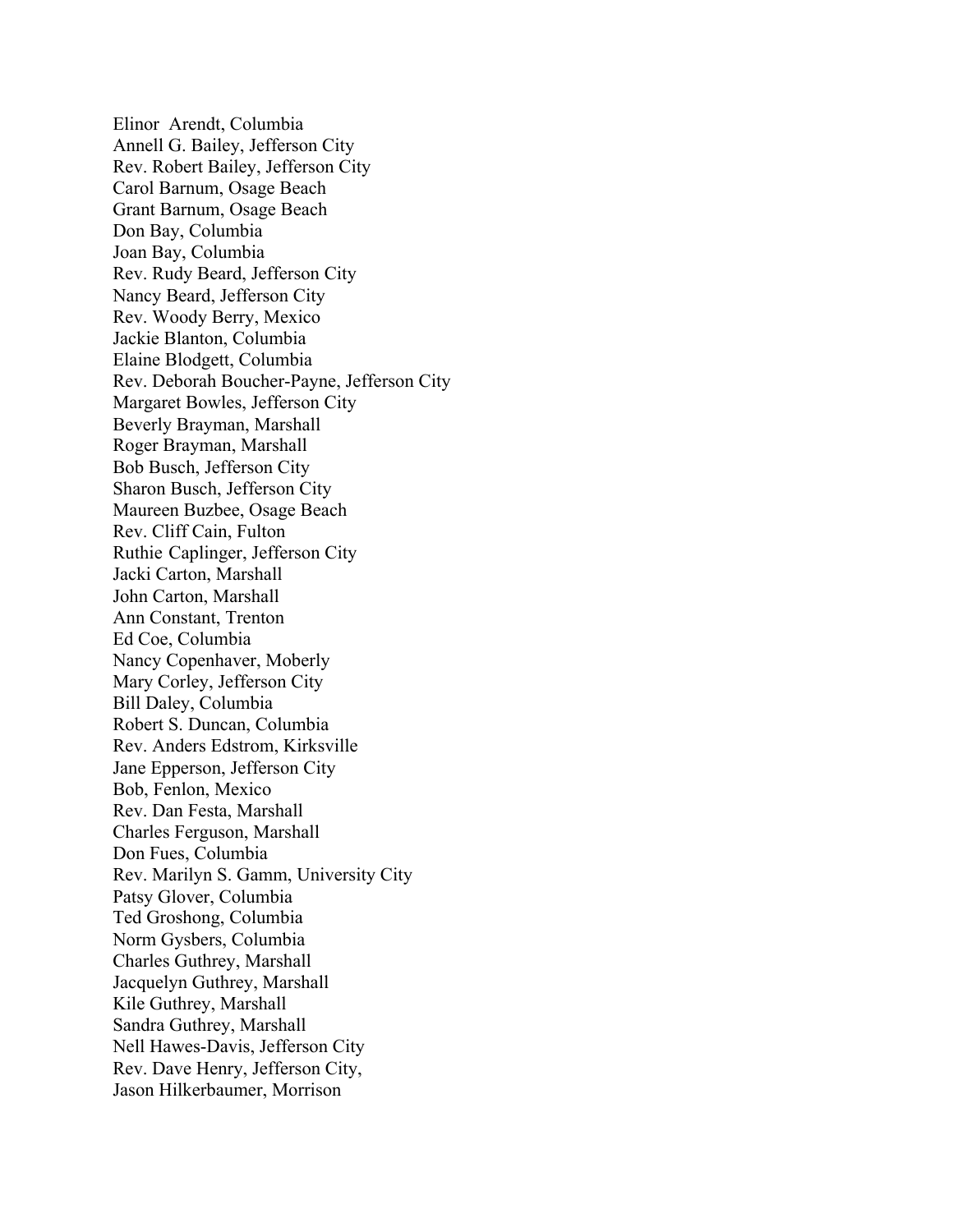Misty Hilkerbaumer, Morrison Sydney Hilkerbaumer, Morrison Charles A. Hird, Marshall Marthe J. Hird, Marshall Cathy Holder, Columbia Debby Howland, Jefferson City Sarah Humfeld, Columbia Rev. Kathie Jackson, Columbia Sharon Keating, Jefferson City Karen Kennedy, Columbia Christie Kittrell, Jefferson City Kyle Kittrell, Jefferson City Lenny R. Klaver, Trenton Pamela J. Klaver, Trenton Dale Kleinschmidt, Marshall Nancy Kleinschmidt, Marshall Janet Krause, Columbia Marcia Lake, Columbia Rev. Dr. Wallis Landrum, Moberly Charlotte Larrick, Columbia Mary E. Lasley, Osage Beach John Lee, Columbia Rev. Marvin Lindsay, Columbia Becky Livingston, Columbia Rev. Helen Logan, Fulton Rev. Angela Madden, Jefferson City Nancy Marsh, Jefferson City Mary Masek, Montgomery City Dale Metcalf, Columbia Karen Metcalf, Columbia Vicki S. Mitchell, Marshall Bonnie Mullen, Columbia Karen Neely, Columbia Jeanne North, Kirksville Deborah Olson, Columbia Rev. Philip Olson, Columbia Linda Overton, Trenton Julie Pasley, Boonville Judy Purdy-Dobson, Marshall Nancy Rabe, Marshall Virgil Rabe, Marshall Betsy Rall, Columbia Jane Roads, Moberly Charles Roads, Moberly Amy Rogers, Jefferson City Patrick Rogers, Jefferson City